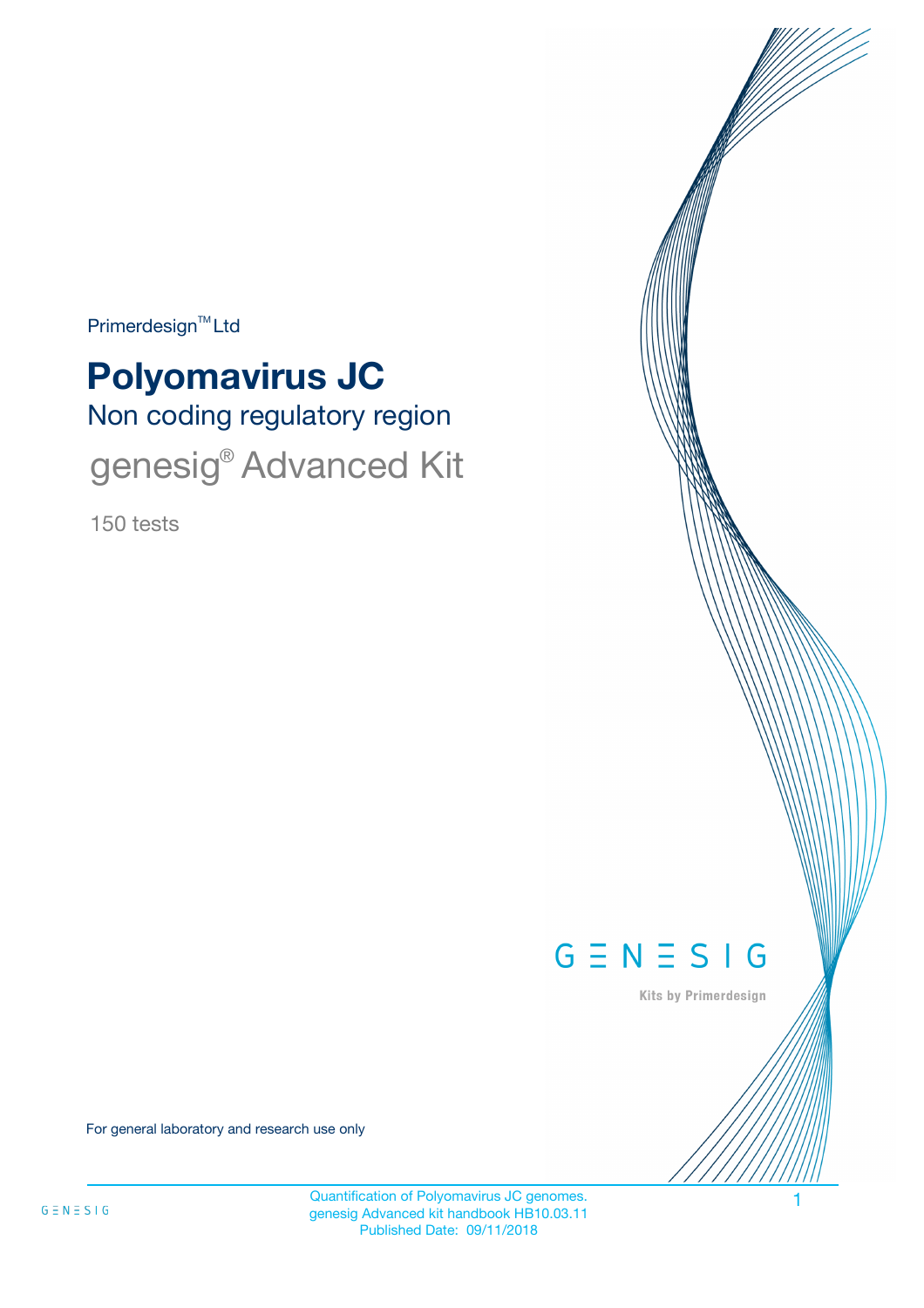## Introduction to Polyomavirus JC

Polyomavirus is the sole genus of viruses within the family Polyomaviridae. Polyomaviruses are DNA-based (double-stranded DNA,~5000 base pairs, circular genome), small (40-50 nanometers in diameter), and icosahedral in shape, and do not have a lipoprotein envelope. They are potentially oncogenic (tumor-causing); they often persist as latent infections in a host without causing disease, but may produce tumors in a host of a different species, or a host with an ineffective immune system. The name polyoma refers to the viruses' ability to produce multiple (poly-) tumors (-oma).

There are four polyomaviruses found in humans: JC virus, which can infect the respiratory system, kidneys, or brain (sometimes causing the fatal progressive multifocal leukoencephalopathy in the latter case), and JC virus, which produces a mild respiratory infection and can affect the kidneys of immunosuppressed transplant patients. Both viruses are very widespread: approximately 80 percent of the adult population in the United States have antibodies to JC and JC. Two recently discovered polyomaviruses, KI (Karolinska Institute) and WU (Washington University) viruses, are closely related to each other and have been isolated from respiratory secretions. In Jan 2008, a new species, Merkel cell polyoma virus, was described as the likely causative agent of Merkel skin cancer.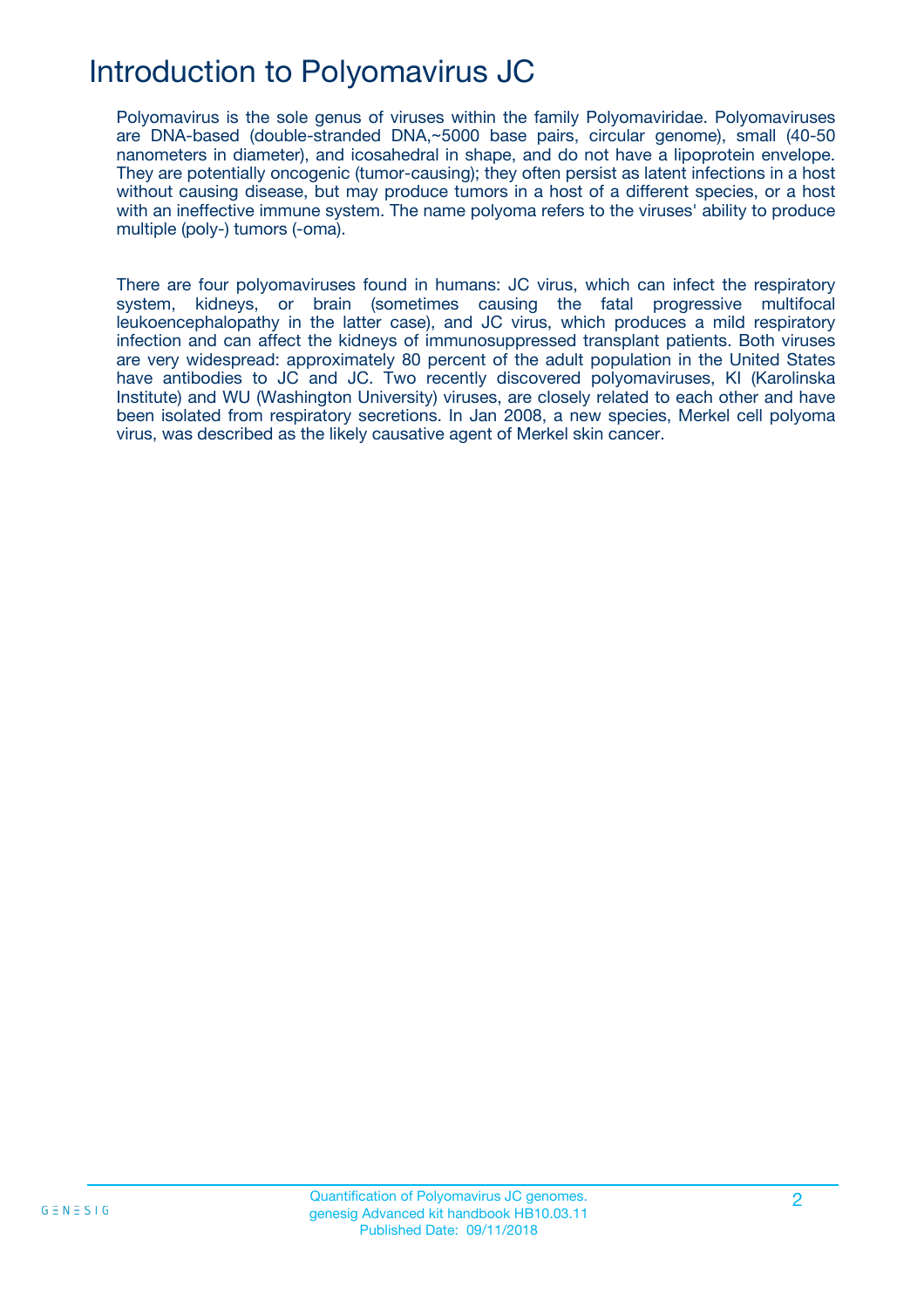## **Specificity**

The Primerdesign genesig Kit for Polyomavirus JC (JCV) genomes is designed for the in vitro quantification of JCV genomes. The kit is designed to have a broad detection profile. Specifically, the primers represent 100% homology with over 95% of the NCBI database reference sequences available at the time of design.

The dynamics of genetic variation means that new sequence information may become available after the initial design. Primerdesign periodically reviews the detection profiles of our kits and when required releases new versions.

Our kit for human JC Polyomavirus has been designed for the specific and exclusive in vitro quantification of this species and does not detect the closely related BK Polyomavirus. The primers and probe sequences in this kit have 100% homology with over 95% of reference sequences in the NCBI database based on a comprehensive bioinformatics analysis.

If you require further information, or have a specific question about the detection profile of this kit then please send an e.mail to enquiry@primerdesign.co.uk and our bioinformatics team will answer your question.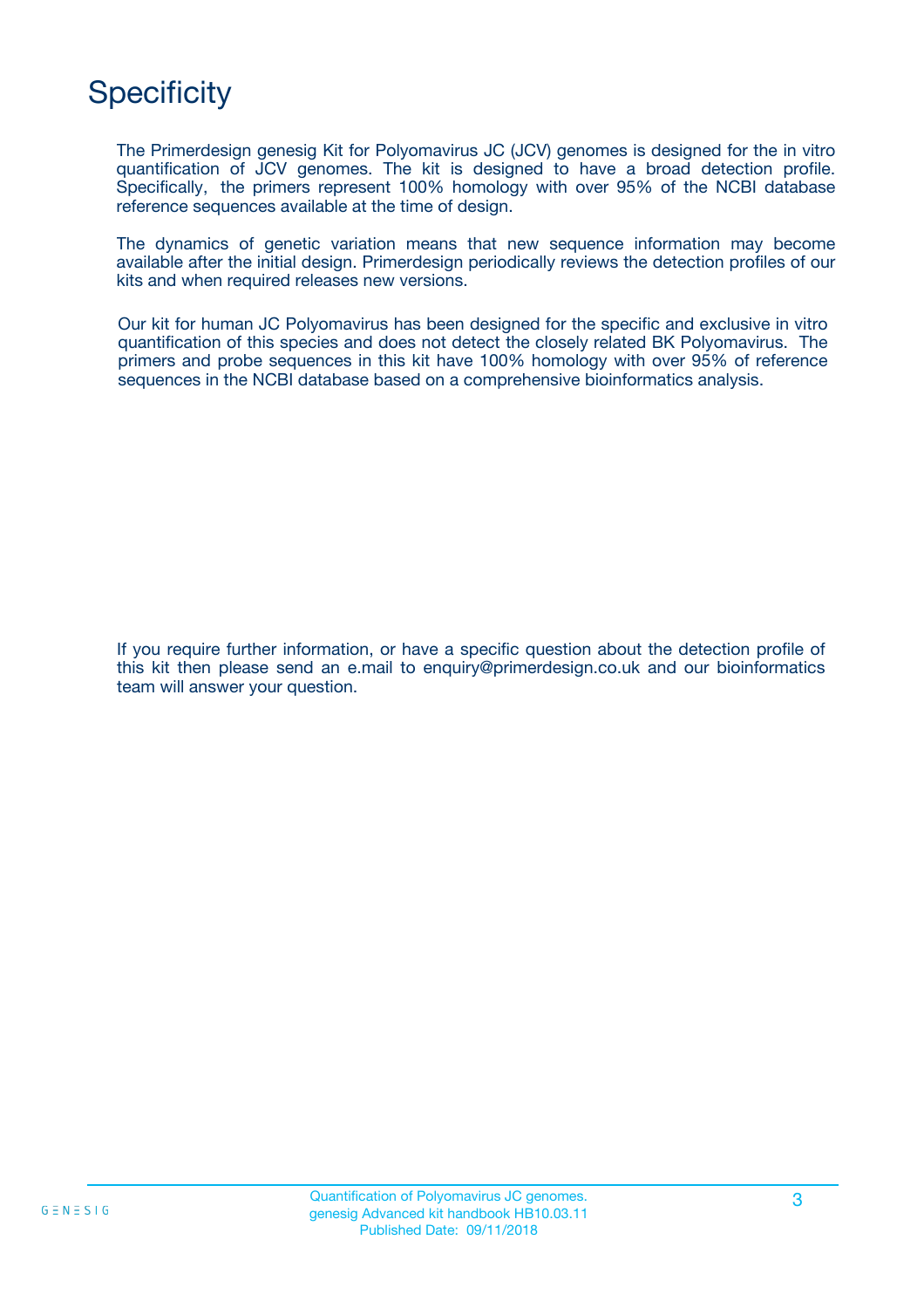## Kit contents

- **JCV specific primer/probe mix (150 reactions BROWN)** FAM labelled
- **JCV positive control template (for Standard curve RED)**
- **Internal extraction control primer/probe mix (150 reactions BROWN)** VIC labelled as standard
- **Internal extraction control DNA (150 reactions BLUE)**
- **Endogenous control primer/probe mix (150 reactions BROWN)** FAM labelled
- **RNase/DNase free water (WHITE)** for resuspension of primer/probe mixes
- **Template preparation buffer (YELLOW)** for resuspension of internal control template, positive control template and standard curve preparation

## Reagents and equipment to be supplied by the user

#### **Real-time PCR Instrument**

#### **Extraction kit**

This kit is recommended for use with genesig Easy DNA/RNA extraction kit. However, it is designed to work well with all processes that yield high quality RNA and DNA with minimal PCR inhibitors.

#### **oasig**TM **lyophilised or Precision**®**PLUS 2X qPCR Master Mix**

This kit is intended for use with oasig or PrecisionPLUS2X qPCR Master Mix.

**Pipettors and Tips**

**Vortex and centrifuge**

#### **Thin walled 1.5 ml PCR reaction tubes**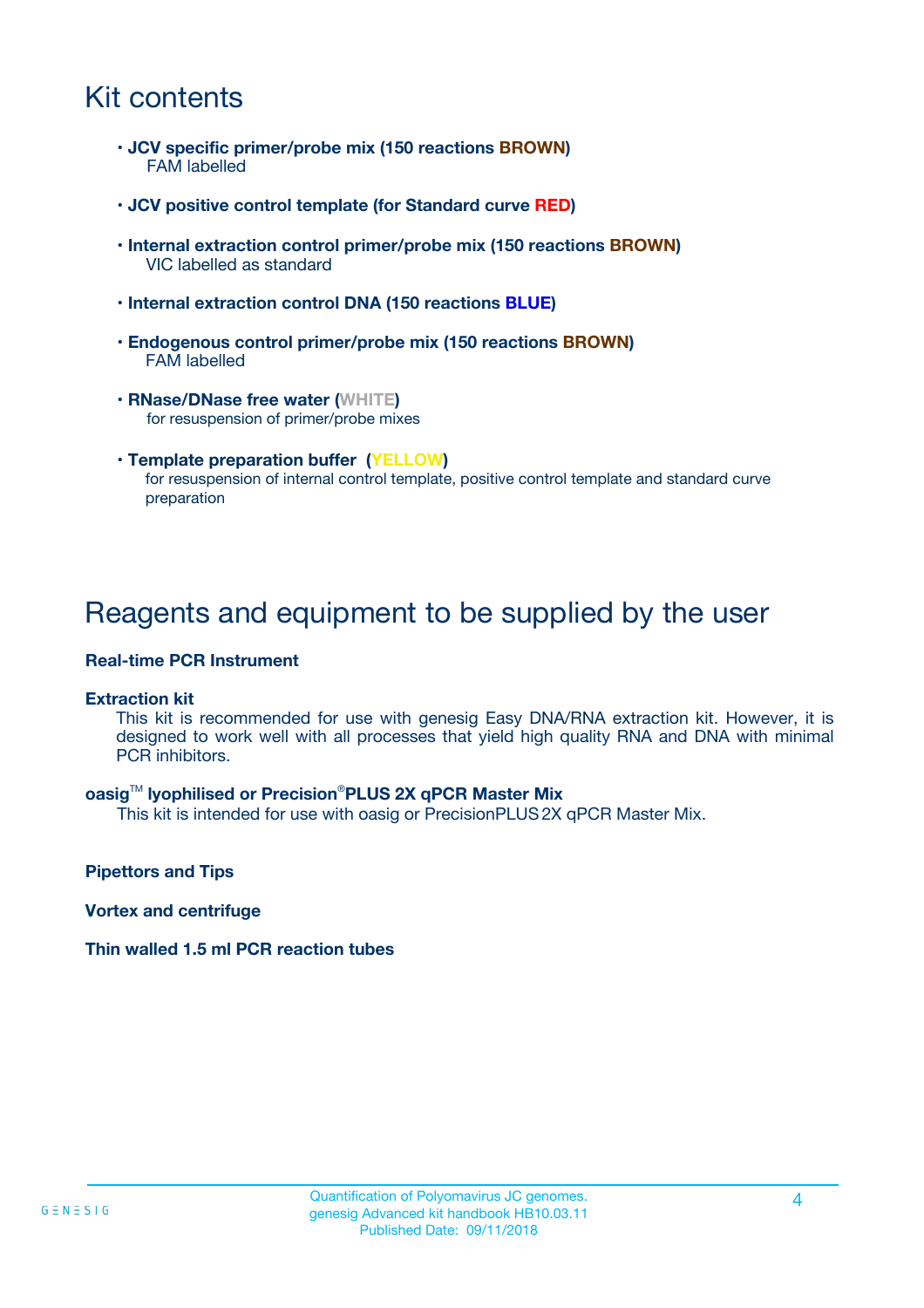### Kit storage and stability

This kit is stable at room temperature but should be stored at -20ºC on arrival. Once the lyophilised components have been resuspended they should not be exposed to temperatures above -20°C for longer than 30 minutes at a time and unnecessary repeated freeze/thawing should be avoided. The kit is stable for six months from the date of resuspension under these circumstances.

If a standard curve dilution series is prepared this can be stored frozen for an extended period. If you see any degradation in this serial dilution a fresh standard curve can be prepared from the positive control.

Primerdesign does not recommend using the kit after the expiry date stated on the pack.

### Suitable sample material

All kinds of sample material suited for PCR amplification can be used. Please ensure the samples are suitable in terms of purity, concentration, and DNA integrity (An internal PCR control is supplied to test for non specific PCR inhibitors). Always run at least one negative control with the samples. To prepare a negative-control, replace the template DNA sample with RNase/DNase free water.

### Dynamic range of test

Under optimal PCR conditions genesig JCV detection kits have very high priming efficiencies of >95% and can detect less than 100 copies of target template.

### Notices and disclaimers

This product is developed, designed and sold for research purposes only. It is not intended for human diagnostic or drug purposes or to be administered to humans unless clearly expressed for that purpose by the Food and Drug Administration in the USA or the appropriate regulatory authorities in the country of use. During the warranty period Primerdesign genesig detection kits allow precise and reproducible data recovery combined with excellent sensitivity. For data obtained by violation to the general GLP guidelines and the manufacturer's recommendations the right to claim under guarantee is expired. PCR is a proprietary technology covered by several US and foreign patents. These patents are owned by Roche Molecular Systems Inc. and have been sub-licensed by PE Corporation in certain fields. Depending on your specific application you may need a license from Roche or PE to practice PCR. Additional information on purchasing licenses to practice the PCR process may be obtained by contacting the Director of Licensing at Roche Molecular Systems, 1145 Atlantic Avenue, Alameda, CA 94501 or Applied Biosystems business group of the Applera Corporation, 850 Lincoln Centre Drive, Foster City, CA 94404. In addition, the 5' nuclease assay and other homogeneous amplification methods used in connection with the PCR process may be covered by U.S. Patents 5,210,015 and 5,487,972, owned by Roche Molecular Systems, Inc, and by U.S. Patent 5,538,848, owned by The Perkin-Elmer Corporation.

## Trademarks

Primerdesign™ is a trademark of Primerdesign Ltd.

genesig $^\circledR$  is a registered trademark of Primerdesign Ltd.

The PCR process is covered by US Patents 4,683,195, and 4,683,202 and foreign equivalents owned by Hoffmann-La Roche AG. BI, ABI PRISM® GeneAmp® and MicroAmp® are registered trademarks of the Applera Genomics (Applied Biosystems Corporation). BIOMEK® is a registered trademark of Beckman Instruments, Inc.; iCycler™ is a registered trademark of Bio-Rad Laboratories, Rotor-Gene is a trademark of Corbett Research. LightCycler™ is a registered trademark of the Idaho Technology Inc. GeneAmp®, TaqMan® and AmpliTaqGold® are registered trademarks of Roche Molecular Systems, Inc., The purchase of the Primerdesign™ reagents cannot be construed as an authorization or implicit license to practice PCR under any patents held by Hoffmann-LaRoche Inc.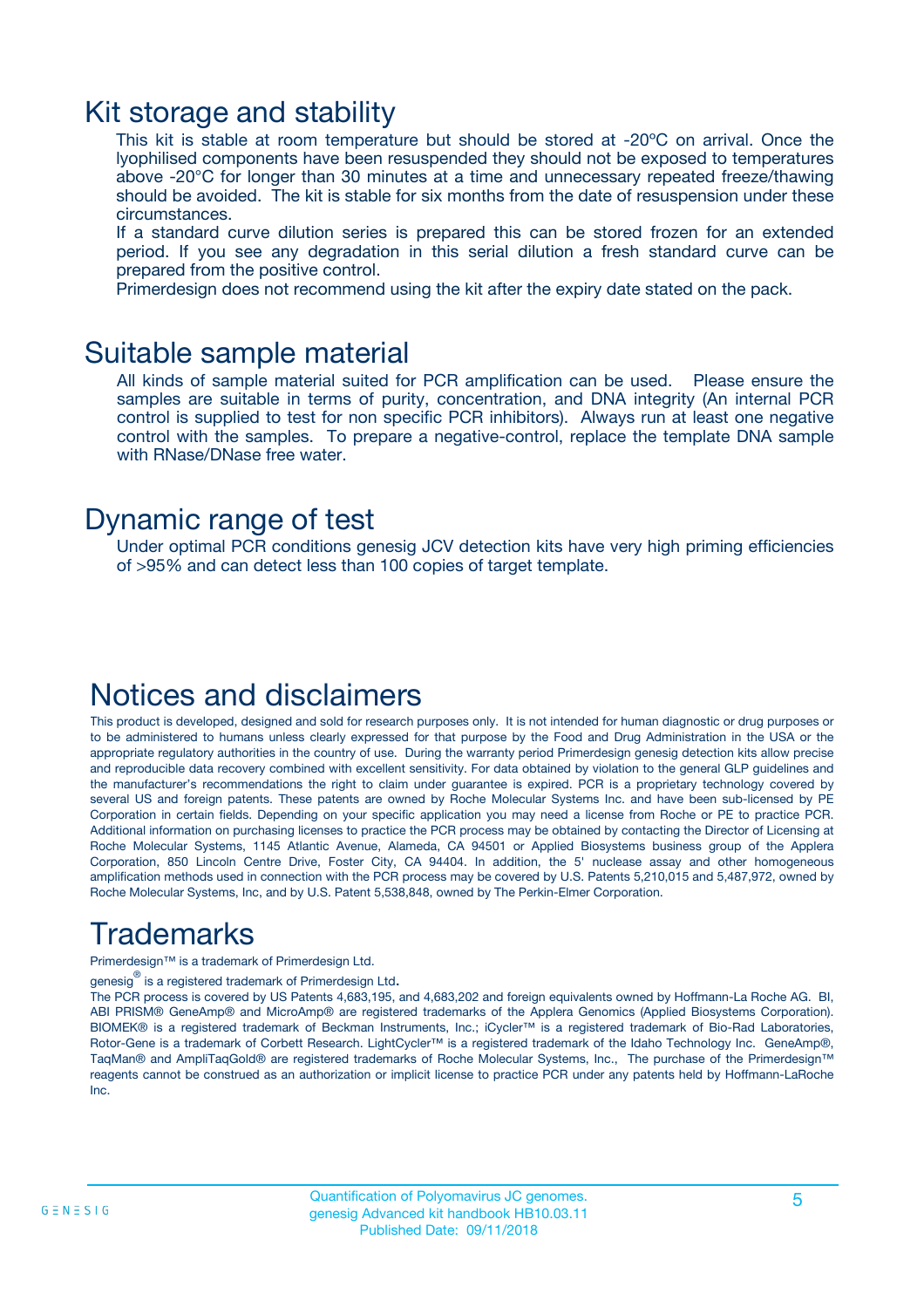## Principles of the test

#### **Real-time PCR**

A JCV specific primer and probe mix is provided and this can be detected through the FAM channel.

The primer and probe mix provided exploits the so-called TaqMan® principle. During PCR amplification, forward and reverse primers hybridize to the JCV DNA. A fluorogenic probe is included in the same reaction mixture which consists of a DNA probe labeled with a 5`-dye and a 3`-quencher. During PCR amplification, the probe is cleaved and the reporter dye and quencher are separated. The resulting increase in fluorescence can be detected on a range of qPCR platforms.

#### **Positive control**

For copy number determination and as a positive control for the PCR set up, the kit contains a positive control template. This can be used to generate a standard curve of JCV copy number / Cq value. Alternatively the positive control can be used at a single dilution where full quantitative analysis of the samples is not required. Each time the kit is used, at least one positive control reaction must be included in the run. A positive result indicates that the primers and probes for detecting the target JCV gene worked properly in that particular experimental scenario. If a negative result is obtained the test results are invalid and must be repeated. Care should be taken to ensure that the positive control does not contaminate any other kit component which would lead to false-positive results. This can be achieved by handling this component in a Post PCR environment. Care should also be taken to avoid cross-contamination of other samples when adding the positive control to the run. This can be avoided by sealing all other samples and negative controls before pipetting the positive control into the positive control well.

#### **Negative control**

To validate any positive findings a negative control reaction should be included every time the kit is used. For this reaction the RNase/DNase free water should be used instead of template. A negative result indicates that the reagents have not become contaminated while setting up the run.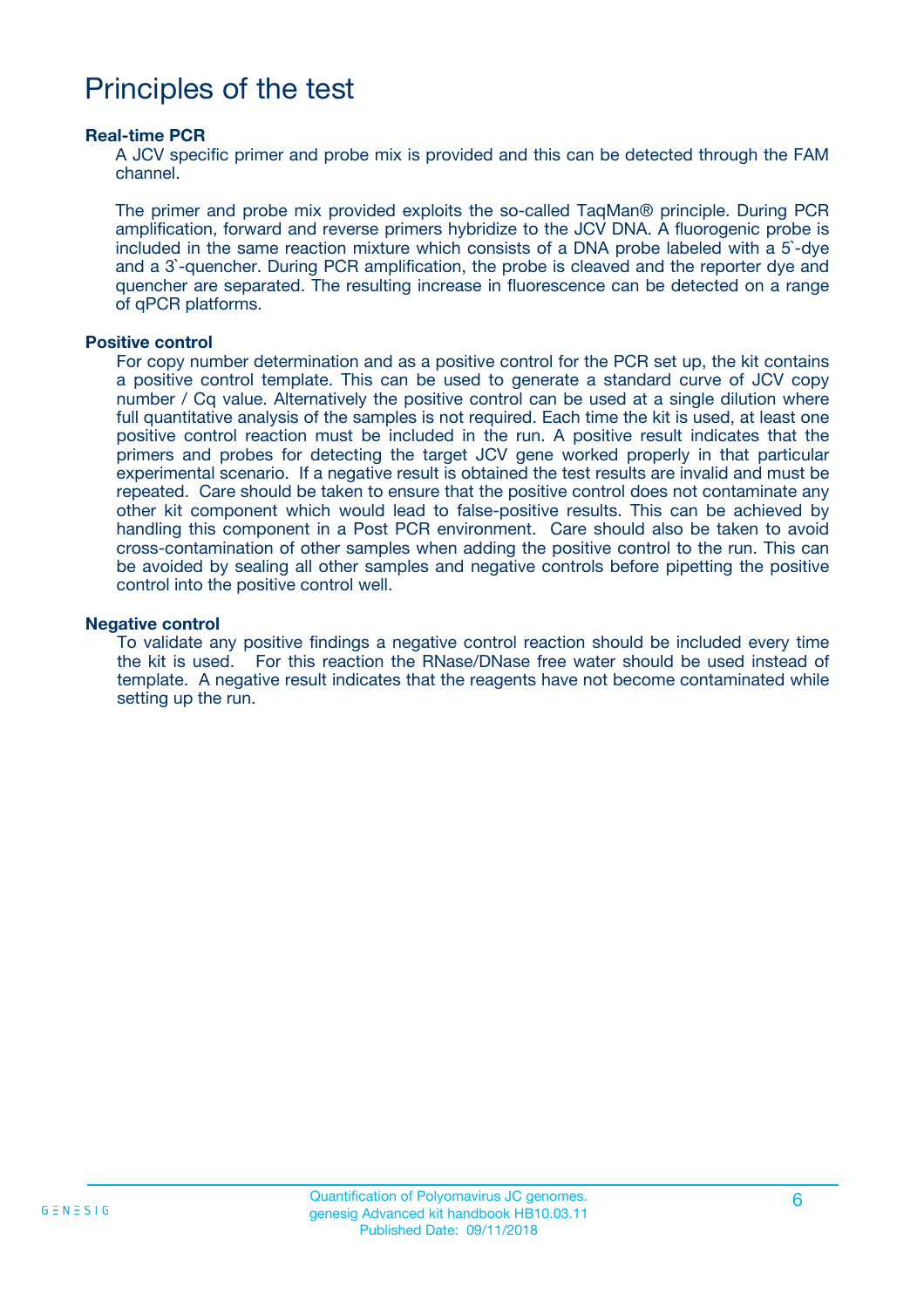#### **Internal DNA extraction control**

When performing DNA extraction, it is often advantageous to have an exogenous source of DNA template that is spiked into the lysis buffer. This control DNA is then co-purified with the sample DNA and can be detected as a positive control for the extraction process. Successful co-purification and qPCR for the control DNA also indicates that PCR inhibitors are not present at a high concentration.

A separate primer and probe mix are supplied with this kit to detect the exogenous DNA using qPCR. The primers are present at PCR limiting concentrations which allows multiplexing with the target sequence primers. Amplification of the control DNA does not interfere with detection of the JCV target DNA even when present at low copy number. The Internal control is detected through the VIC channel and gives a Cq value of 28+/-3.

#### **Endogenous control**

To confirm extraction of a valid biological template, a primer and probe mix is included to detect an endogenous gene. Detection of the endogenous control is through the FAM channel and it is NOT therefore possible to perform a multiplex with the JCV primers. A poor endogenous control signal may indicate that the sample did not contain sufficient biological material.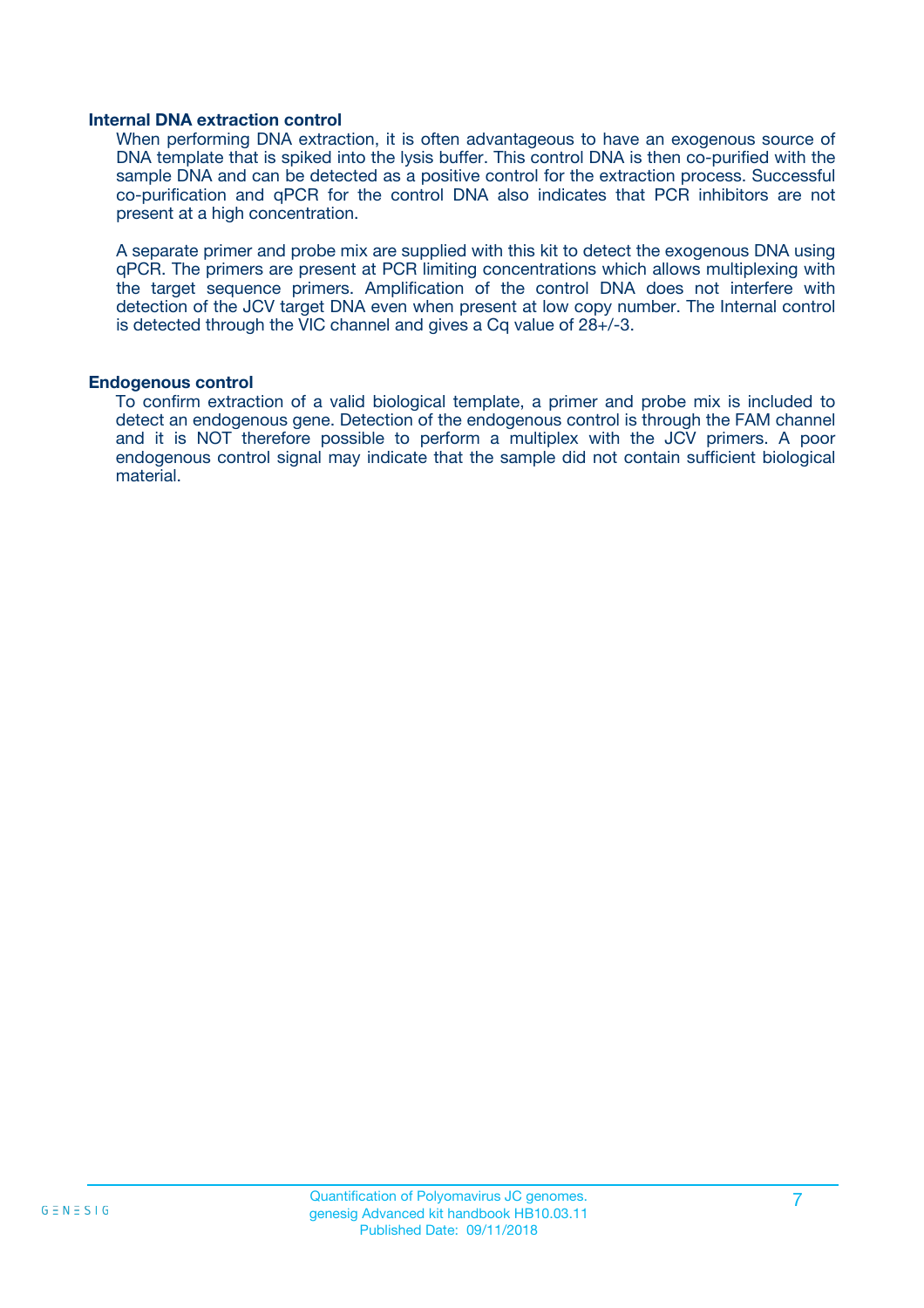### Resuspension protocol

To minimize the risk of contamination with foreign DNA, we recommend that all pipetting be performed in a PCR clean environment. Ideally this would be a designated PCR lab or PCR cabinet. Filter tips are recommended for all pipetting steps.

- **1. Pulse-spin each tube in a centrifuge before opening.** This will ensure lyophilised primer and probe mix is in the base of the tube and is not spilt upon opening the tube.
- **2. Resuspend the primer/probe mixes in the RNase/DNase free water supplied, according to the table below:**

To ensure complete resuspension, vortex each tube thoroughly.

| Component - resuspend in water                       |         |  |
|------------------------------------------------------|---------|--|
| <b>Pre-PCR pack</b>                                  |         |  |
| JCV primer/probe mix (BROWN)                         | $165$ µ |  |
| Internal extraction control primer/probe mix (BROWN) | $165$ µ |  |
| Endogenous control primer/probe mix (BROWN)          | 165 µl  |  |

**3. Resuspend the internal control template and positive control template in the template preparation buffer supplied, according to the table below:** To ensure complete resuspension, vortex each tube thoroughly.

| Component - resuspend in template preparation buffer |          |  |
|------------------------------------------------------|----------|--|
| <b>Pre-PCR heat-sealed foil</b>                      |          |  |
| Internal extraction control DNA (BLUE)               |          |  |
| <b>Post-PCR heat-sealed foil</b>                     |          |  |
| JCV Positive Control Template (RED) *                | $500$ µl |  |

\* This component contains high copy number template and is a VERY significant contamination risk. It must be opened and handled in a separate laboratory environment, away from the other components.

### DNA extraction

The internal extraction control DNA can be added either to the DNA lysis/extraction buffer or to the DNA sample once it has been resuspended in lysis buffer.

**DO NOT add the internal extraction control DNA directly to the unprocessed biological sample as this will lead to degradation and a loss in signal.**

- **1. Add 4µl of the Internal extraction control DNA (BLUE) to each sample in DNA lysis/extraction buffer per sample.**
- **2. Complete DNA extraction according to the manufacturers protocols.**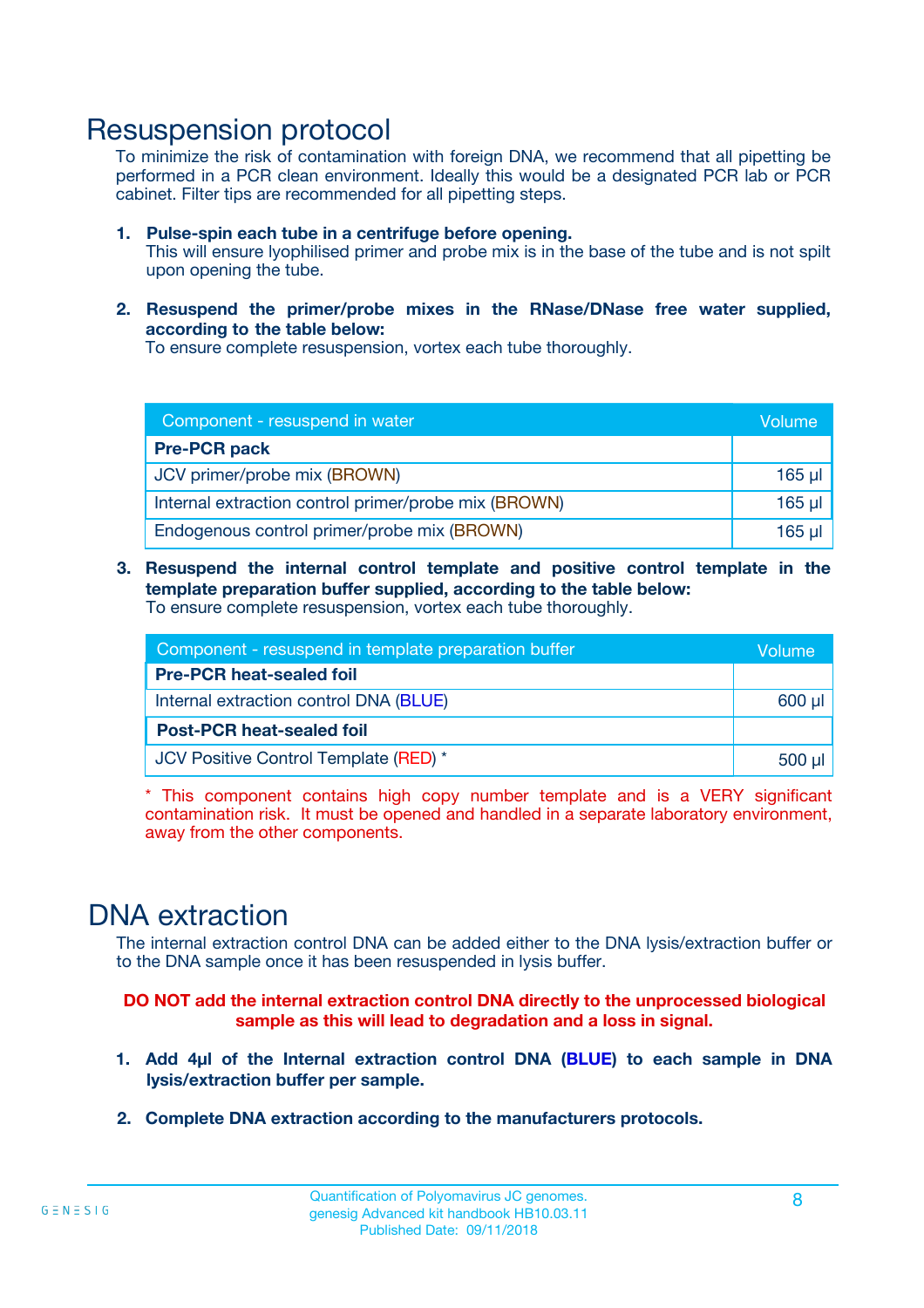## qPCR detection protocol

**1. For each DNA sample prepare a reaction mix according to the table below:** Include sufficient reactions for positive and negative controls.

| Component                                            | Volume   |
|------------------------------------------------------|----------|
| oasig or PrecisionPLUS 2X qPCR Master Mix            | 10 $\mu$ |
| JCV primer/probe mix (BROWN)                         | 1 µI I   |
| Internal extraction control primer/probe mix (BROWN) | 1 µl     |
| <b>RNase/DNase free water (WHITE)</b>                | $3 \mu$  |
| <b>Final Volume</b>                                  | 15 µl    |

**2. For each DNA sample prepare an endogenous control reaction according to the table below (Optional):**

**This control reaction will provide useful information regarding the quality of the biological sample.**

| Component                                   | Volume   |
|---------------------------------------------|----------|
| oasig or PrecisionPLUS 2X qPCR Master Mix   | $10 \mu$ |
| Endogenous control primer/probe mix (BROWN) | 1 µI     |
| <b>RNase/DNase free water (WHITE)</b>       | $4 \mu$  |
| <b>Final Volume</b>                         | 15 µl    |

- **3. Pipette 15µl of each mix into individual wells according to your qPCR experimental plate set up.**
- **4. Prepare sample DNA templates for each of your samples.**
- **5. Pipette 5µl of DNA template into each well, according to your experimental plate set up.**

For negative control wells use 5µl of RNase/DNase free water. The final volume in each well is 20ul.

**6. If a standard curve is included for quantitative analysis, prepare a reaction mix according to the table below:**

| Component                                 | Volume  |
|-------------------------------------------|---------|
| oasig or PrecisionPLUS 2X qPCR Master Mix | 10 µl   |
| JCV primer/probe mix (BROWN)              | 1 µI    |
| <b>RNase/DNase free water (WHITE)</b>     | $4 \mu$ |
| <b>Final Volume</b>                       | 15 µl   |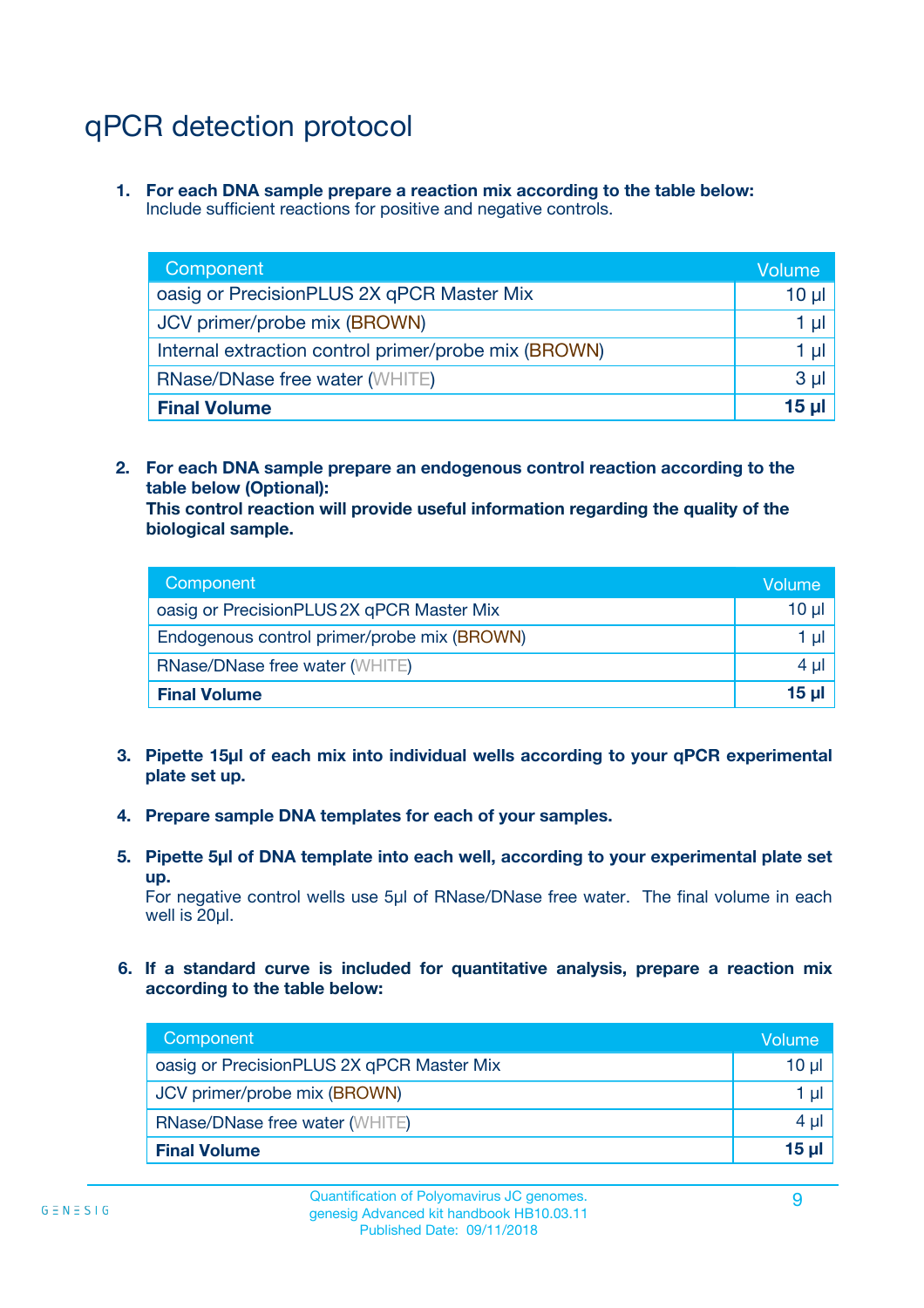#### **7. Preparation of standard curve dilution series.**

- 1) Pipette 90µl of template preparation buffer into 5 tubes and label 2-6
- 2) Pipette 10µl of Positive Control Template (RED) into tube 2
- 3) Vortex thoroughly
- 4) Change pipette tip and pipette 10µl from tube 2 into tube 3
- 5) Vortex thoroughly

Repeat steps 4 and 5 to complete the dilution series

| <b>Standard Curve</b>         | Copy Number*           |
|-------------------------------|------------------------|
| Tube 1 Positive control (RED) | $2 \times 10^5$ per µl |
| Tube 2                        | $2 \times 10^4$ per µl |
| Tube 3                        | $2 \times 10^3$ per µl |
| Tube 4                        | $2 \times 10^2$ per µl |
| Tube 5                        | 20 per µl              |
| Tube 6                        | 2 per µl               |

\*The quantitative results produced by the genesig JCV kit can be converted to International Units by multiplying copy numbers by 0.27. This conversion factor was developed using RNA/DNA extracted (where applicable) from the WHO International Standard for JCV.

Users of this kit are advised that the conversion factor serves as a guide. For the highest level of accuracy, it is best practice to calculate conversion factors independently using the WHO International Standard. If unsure, please contact your local sales representative for details regarding the generation of the conversion factor to ensure it is applied in the most appropriate fashion.

**8. Pipette 5µl of standard template into each well for the standard curve according to your experimental plate set up.**

The final volume in each well is 20µl.

## qPCR amplification protocol

Amplification conditions using oasig or PrecisionPLUS 2X qPCR Master Mix.

|             | <b>Step</b>              | <b>Time</b>     | Temp  |
|-------------|--------------------------|-----------------|-------|
|             | Enzyme activation        | 2 min           | 95 °C |
| Cycling x50 | Denaturation             | 10 <sub>s</sub> | 95 °C |
|             | <b>DATA COLLECTION</b> * | 60 s            | 60 °C |

\* Fluorogenic data should be collected during this step through the FAM and VIC channels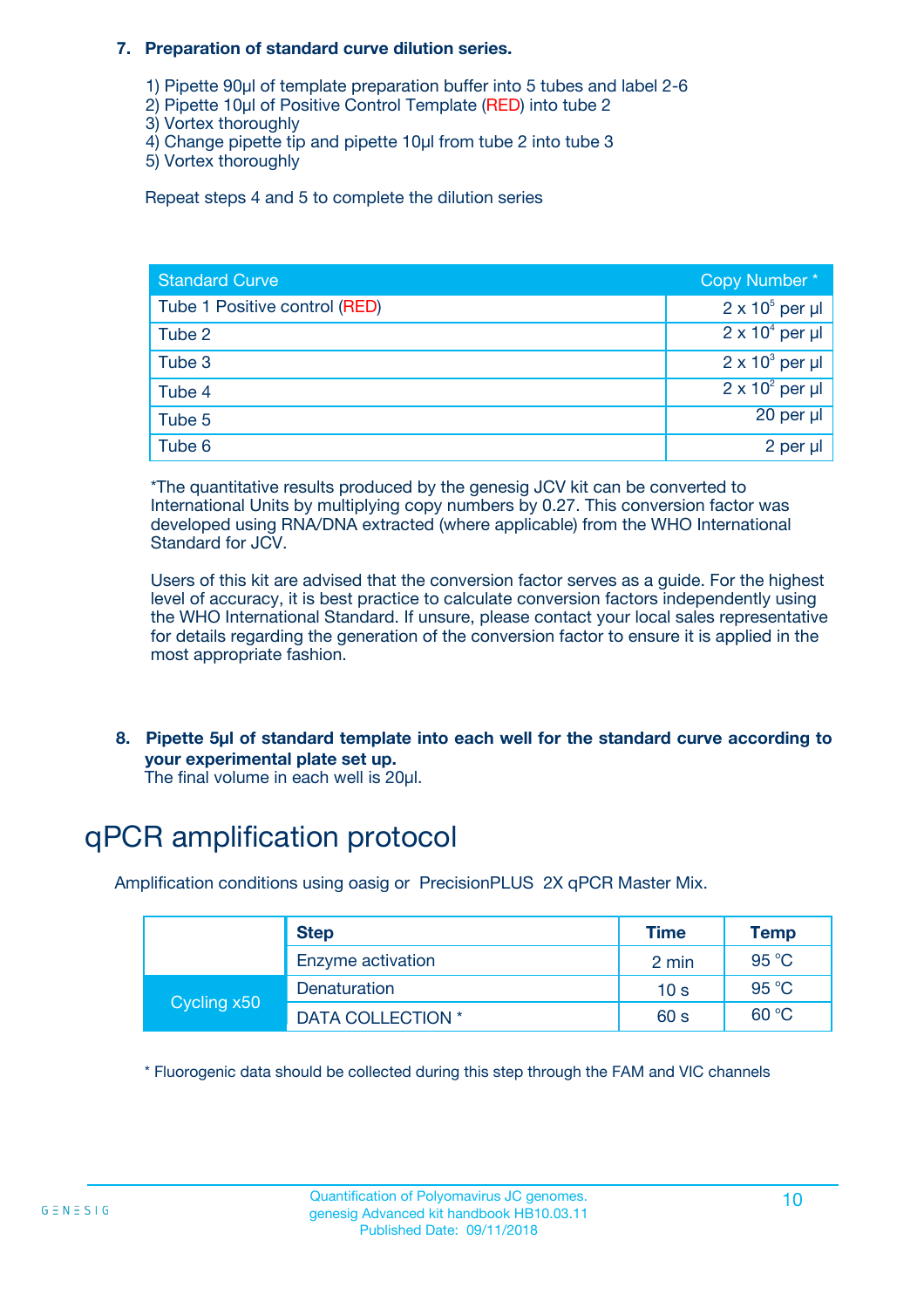## Interpretation of results

| <b>Target</b><br>(FAM) | <b>Internal</b><br>control<br>(NIC) | <b>Positive</b><br>control | <b>Negative</b><br>control | Interpretation                                                                                                  |
|------------------------|-------------------------------------|----------------------------|----------------------------|-----------------------------------------------------------------------------------------------------------------|
| $\leq 30$              | $+ 1 -$                             | ÷                          |                            | <b>POSITIVE QUANTITATIVE RESULT</b><br>calculate copy number                                                    |
| > 30                   | ٠                                   | ÷                          |                            | <b>POSITIVE QUANTITATIVE RESULT</b><br>calculate copy number                                                    |
| > 30                   |                                     | ÷                          |                            | <b>POSITIVE QUALITATIVE RESULT</b><br>do not report copy number as this<br>may be due to poor sample extraction |
|                        | ÷                                   | ÷                          |                            | <b>NEGATIVE RESULT</b>                                                                                          |
| $+ 1 -$                | $+ 1 -$                             | ÷                          | $\leq$ 35                  | <b>EXPERIMENT FAILED</b><br>due to test contamination                                                           |
| $+$ / -                | $+ 1 -$                             | ÷                          | > 35                       | $\star$                                                                                                         |
|                        |                                     | ÷                          |                            | <b>SAMPLE PREPARATION FAILED</b>                                                                                |
|                        |                                     |                            | $+$ /                      | <b>EXPERIMENT FAILED</b>                                                                                        |

Positive control template (**RED**) is expected to amplify between Cq 16 and 23. Failure to satisfy this quality control criterion is a strong indication that the experiment has been compromised.

\*Where the test sample is positive and the negative control is positive with a  $Ca > 35$ , the sample must be reinterpreted based on the relative signal strength of the two results:



If the sample amplifies  $> 5$  Cq earlier than the negative control then the sample should be reinterpreted (via the table above) with the negative control verified as negative.



If the sample amplifies  $< 5$  Cq earlier than the negative control then the positive sample result is invalidated and<br>the result should be determined  $the$  result should be inconclusive due to test contamination. The test for this sample should be repeated.